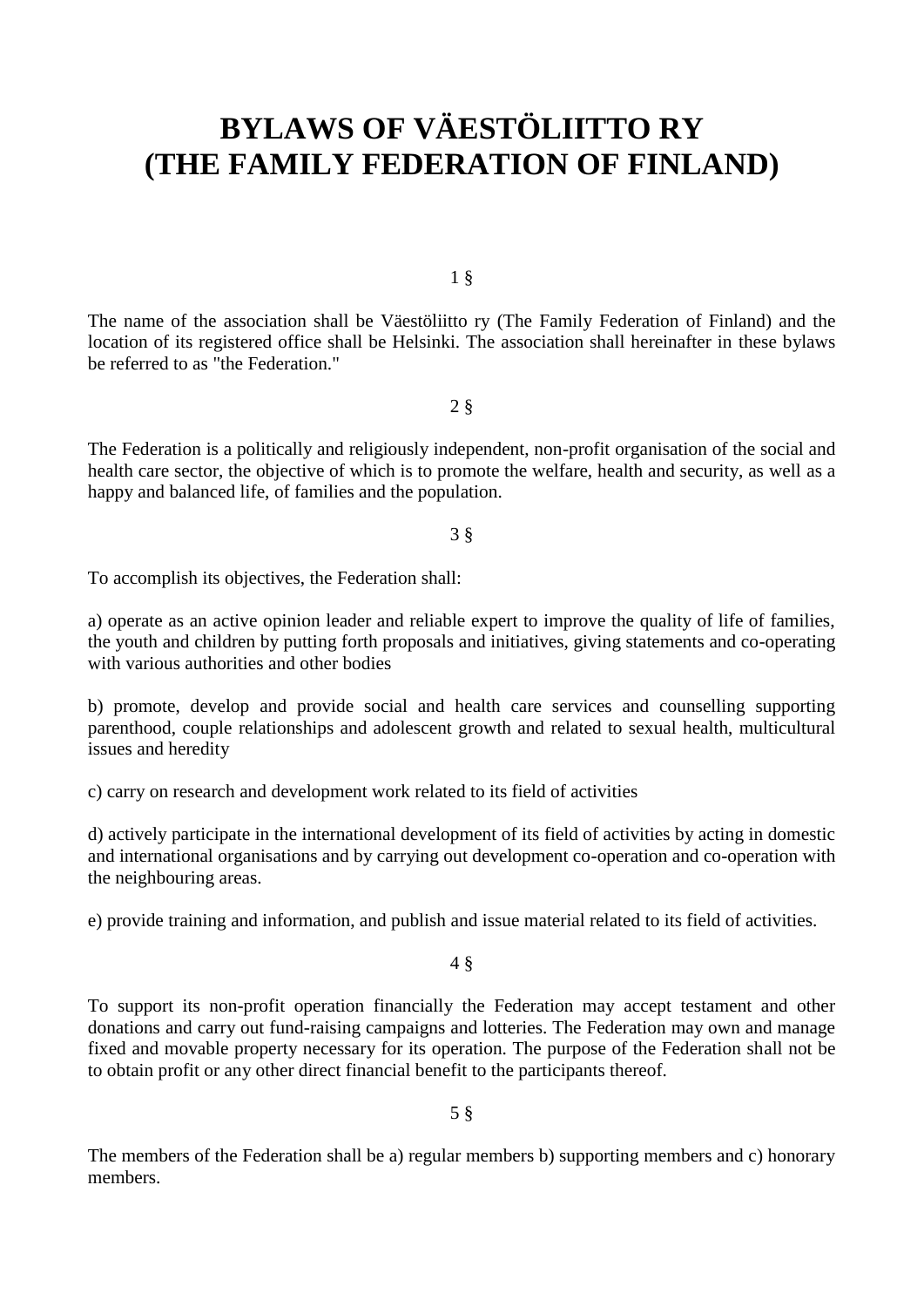As a regular member the board of directors of the Federation may accept a registered association, foundation or other body with legal capacity declaring that it accepts the Federation's goals and modes of operation.

As a supporting member the board of directors of the Federation may accept a private person, a registered association, foundation or other body with legal capacity wishing to support the Federation's operation.

As an honorary member the general meeting of the Federation may, by proposal of the board of the Federation, invite a person who, by his/her action or life's work, has considerably facilitated the achievement of the Federation's goals. The acting chairman or a member of the Federation's board or a person employed by the Federation may not be invited as an honorary member.

The regular members shall pay an annual membership fee determined by the autumn meeting. The membership fee can be graded according to the size of and number of members in the organisations.

The supporting members shall pay an annual membership fee determined by the autumn meeting. A different fee may be levied on individual and organisation members.

The board of directors may at its discretion accept, as a perpetual supporting member, a supporting member who has paid the membership fee of a supporting member for 20 years or a private person or corporate body that pays, as a one-time payment, a fee fifteen times the amount of the currently valid membership fee of supporting member. The prepaid membership fees of supporting members shall be deposited into a special fund, the earnings of which are used for the Federation's purposes.

The membership fees must be paid prior to the commencement of the membership fee period.

An honorary member shall not pay a membership fee.

A member may resign from the Federation by notifying thereof in writing to the board of directors of the Federation or to its chairman or by notifying thereof for the record at the meeting of the Federation.

The board of directors may deem a member to have resigned from the Federation if the member has failed to pay its membership fees to the Federation for a period of two years.

The board of directors may dismiss a member from the Federation if the business of the member has ceased or the member has no legal board of directors or by virtue of 14 § of the Association's Act.

6 §

The highest decision-making power in the Federation's affairs shall be vested in its meeting to which each regular member, with organisation members or more than 1,000 individual members, is to elect two representatives for one calendar year at a time and two deputy members and other members are to elect one representative and a deputy member. A written notice shall be submitted to the board of directors of the Federation. A person employed by the Federation may not act as representative of a member organisation at the Federation's meeting.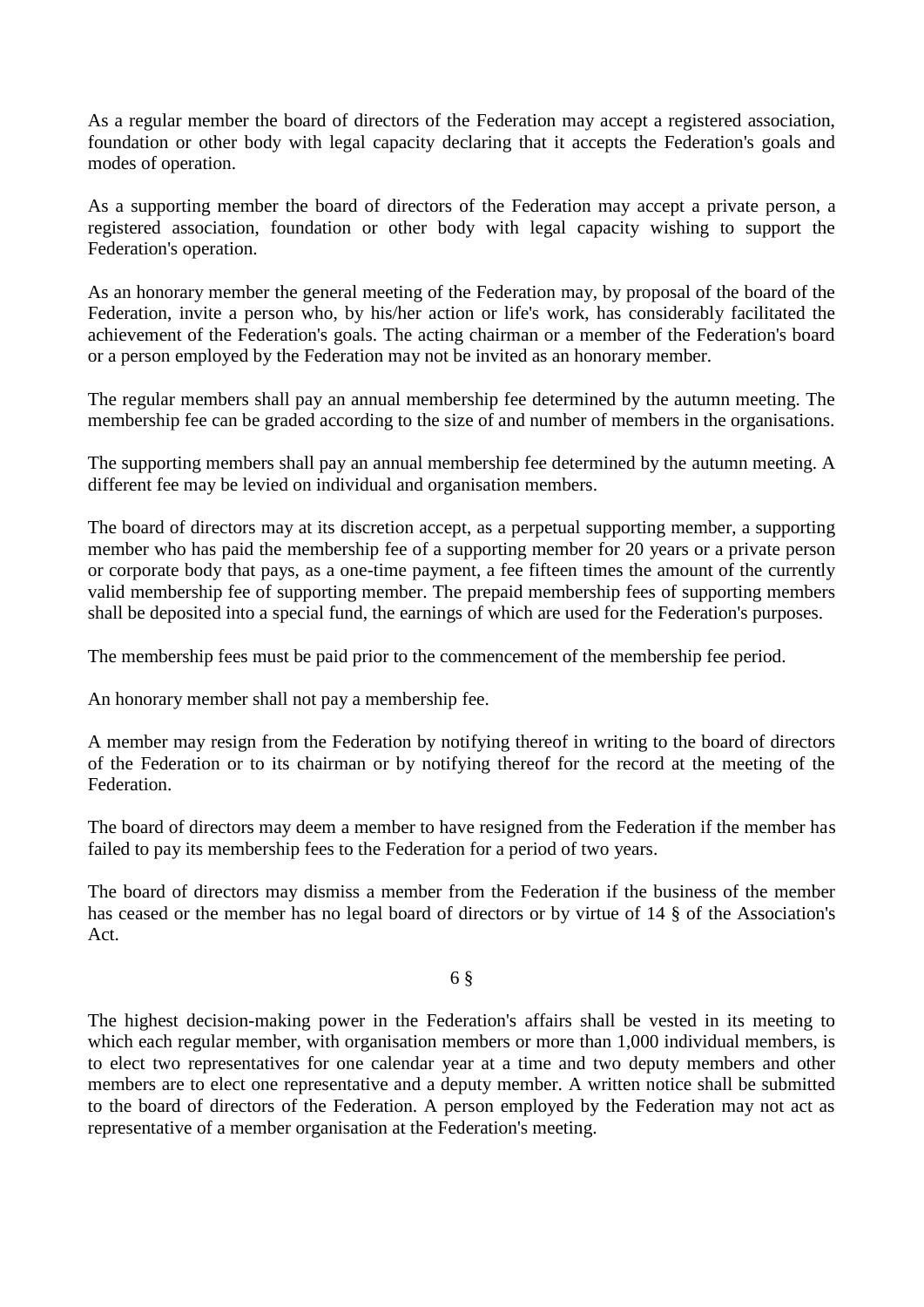The proposal seconded by more than half of the votes given shall constitute the decision of the Federation, unless otherwise provided by these bylaws or the Associations Act. In case of a drawn vote, the chairperson shall have the casting vote. At elections, however, the tie shall be broken by lot. If a voting member so requires, elections shall be conducted by a secret ballot.

A member organisation shall not have a right to authorise another member organisation to vote on its behalf.

Only regular members that have paid their membership fees shall have a voting right at the meetings of the Federation.

Invitations to the meetings of the Federations shall be delivered to the members, to the latest addresses notified by them in writing to the Federation, by a letter sent no later than four weeks prior to the meeting.

The supporting members and honorary members, the members of the board of directors and the auditors of the Federation shall have a right of appearance and address at the meetings of the Federation.

# 7 §

The operation of the Federation shall be led by a board of directors consisting of a chairman, referred to as the chairman of the Federation, elected for three-year terms, and nine other members of the board of directors. The members shall be elected at the Federation's autumn meeting for three-year terms in such a manner that three members shall retire annually by rotation.

At the autumn meeting following the entry into force of these bylaws the three board members whose term is to be one year, the three board members whose term is to be two years, and the three board members whose term is to be three years shall be elected by lot.

The term of the chairman may continue without interruption for a maximum of 9 years, and the term of a board member for a maximum of 6 years. When calculating the term of a board member, the shorter than normal term following the entry into force of these bylaws shall not be taken into account.

The board of directors shall elect from within the board, for two-year terms, two vice-chairmen who shall also act as vice-chairmen of the Federation.

The board of directors shall constitute a quorum when a minimum of five members and the chairman or, if s/he is absent, one of the vice-chairmen, are present.

8 §

The board of directors shall appoint and dismiss the chief executive officer and other leading officials, and confirm the amount of their salary. The chief executive officer may, in accordance with the directive issued by the board of directors, appoint and dismiss officials of the Federation and determine the amount of their salary. The chief executive officer shall act as a presenting official and prepares the matters discussed by the board of directors. The chief executive officer shall report to the board of directors.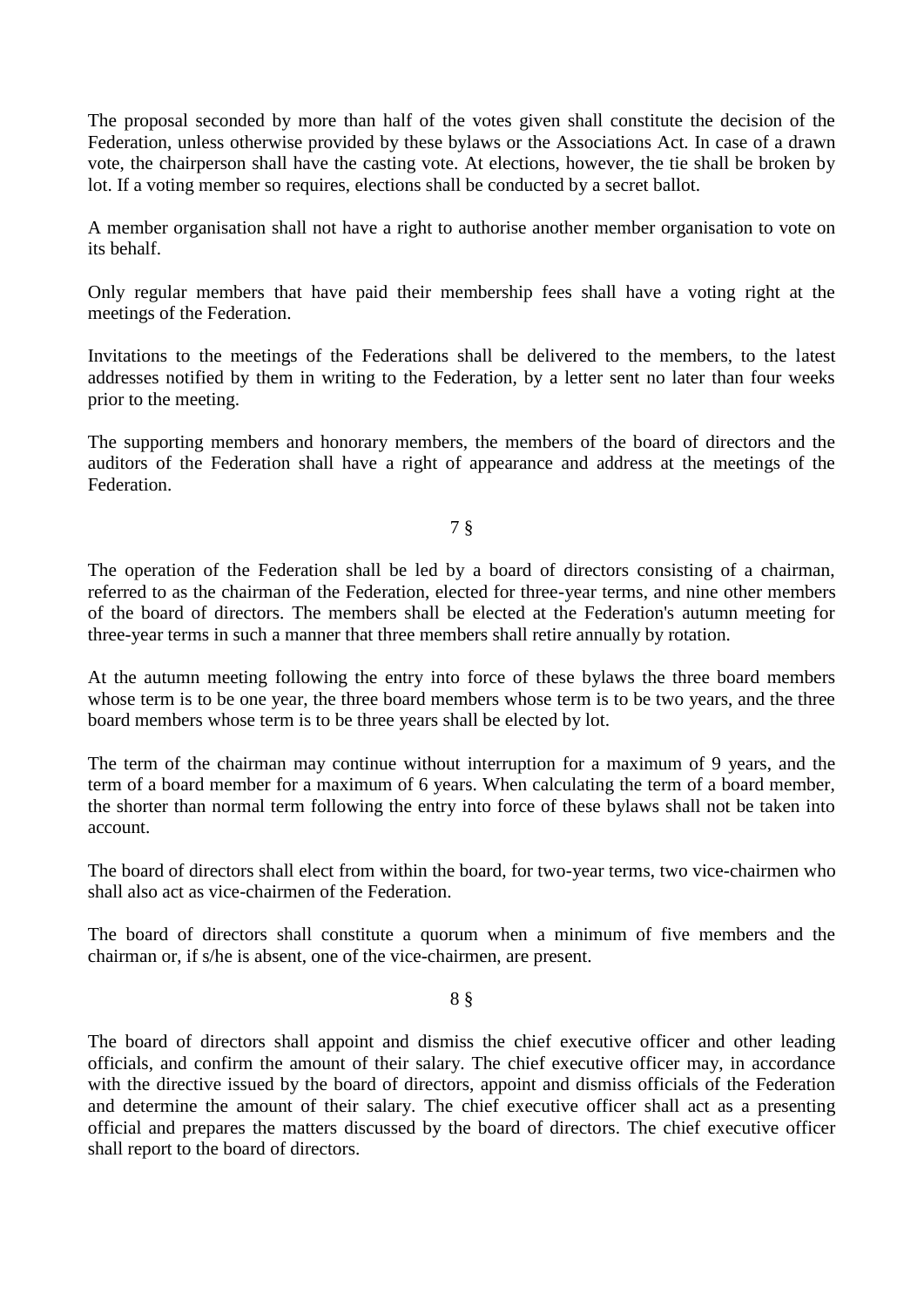The board of directors may, from within the board, elect a working committee for preparing matters and establish work groups operating under the board's supervision for carrying out tasks set out in the Federation's programme.

The board of directors shall prepare the annual report, accounts, action plan and budget of the Federation to be submitted to the meeting of the Federation and supervise the implementation of the approved action plan.

A reasonable attendance allowance may be paid for the board meetings and meetings of committees appointed by the board of directors or the general meeting of the Federation. No other remuneration may be paid to the members of the board of directors. A reasonable monthly allowance may be paid to the chairman.

9 §

The chairman of the board of the Federation, the chief executive officer, one of the two vice chairmen or an official authorised by the board shall sign for the company, always two in conjunction.

## 10 §

The spring meeting of the Federation shall be held by the end of April.

The following matters shall be discussed at the spring meeting:

a) the annual report for the previous year shall be presented

b) a report of the financial standing of the Federation, the financial statements and the auditors' report shall be presented, the financial statements shall be adopted, and a decision upon granting discharge to the board of directors and other liable parties shall be made.

c) other matters referred to in the notice of the meeting and the matters, notified by the board no later than one week prior to the spring meeting on a new notice of the meeting, shall be discussed.

d) an election committee preparing the election of board members shall be appointed. The rules of the election committee must be prescribed in the ordinance of the Federation.

# 11 §

The autumn meeting of the Federation shall be held by the end of November.

The following matters shall be discussed at the autumn meeting:

a) the budget and the action plan for the next calendar year shall be adopted

b) the membership fees of the regular members and supporting members shall be determined

c) the chairman of the Federation shall be elected in the years s/he is retiring by rotation